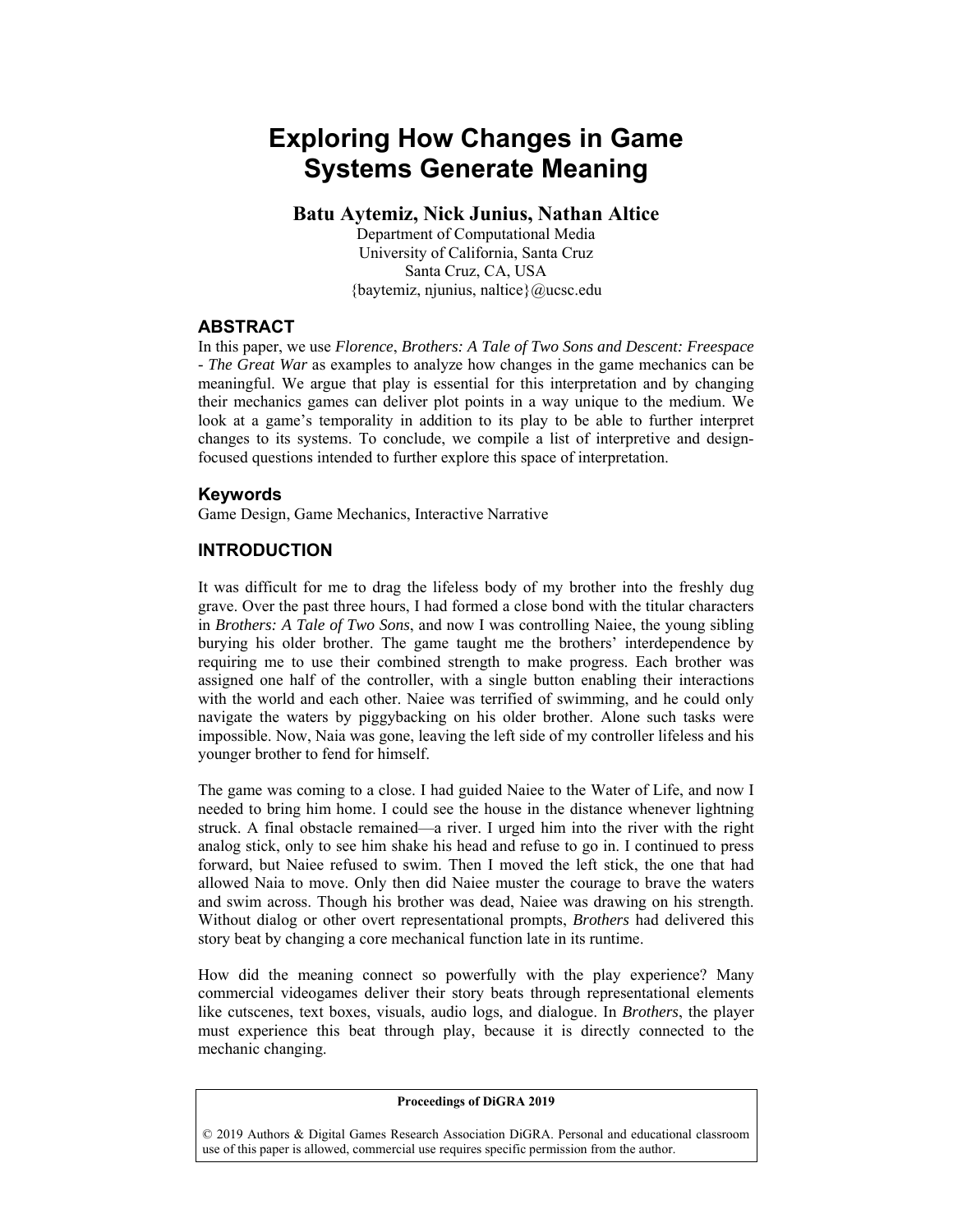In this paper, we examine three games that compel players to experience story beats through play. The primary method *Florence* (Annapurna Interactive 2018), *Brothers: A Tale of Two Sons* (Starbreeze Studios 2013), and *Descent: Freespace - The Great War* (Volition, Inc 1998) use to deliver certain story beats is through changes in their rules and mechanics, rather than solely focusing on changes in the representational elements. Additionally, these games deliver these changes across varying temporal dimensions, both at different points in time and with differing frequency within their game's total duration. In each game, when, at what frequency, and at what scale the mechanics change is informed by their overall duration.

## **RELATED WORK**

l

Building upon the definition proposed by Sicart (2008) the three terms we use in the rest of the paper are mechanics, rules and properties. Mechanics are defined as "methods invoked by agents, designed for interaction with the game state." Rules are defined as constraints, guiding the way mechanics function. Finally, properties are values that modulate the rules.

While there has been much discussion of interpreting the meaning generated by game mechanics (Bogost 2007) (Treanor et al 2011) (Treanor and Mateas 2011), there has not been enough discussion of how changes in these elements are interpreted by players. Conversations on plot and story structure often revolve around understanding change, whether it is about how small units of action flow together to create arcs of plot or how the protagonist changes over the course of the story (Chemers 2010). Even though mechanical change is a critical part of how we understand and relate to games, it is an underdeveloped concept in game studies, especially how mechanics and play relate to narrative.

A significant body of work focuses on investigating the connection between game mechanics and game narratives. Clint Hocking initially coined the term ludonarrative dissonance (2009), referring to *Bioshock*, to describe how a game's mechanics might work against the meaning that its story intends to convey. Using *Passage* (Roherer 2007) as a case study, Mattie Brice (2011) coined the term ludonarrative resonance to describe how a game's emergent qualities can echo and strengthen its narrative. Pynenburg (2012) built upon the concept of resonance by introducing their own term, ludonarrative harmony, focusing on cases where the interplay between mechanics and story is not only sufficient to capture the narrative, but rather, especially synergistic and necessary. Wendy Despain (2016) attempted to operationalize these insights to create an actionable process for game designers to achieve ludonarrative harmony in the games they are developing. When we look at further deep readings of games we similarly see an extensive focus on the static aspects of game mechanics without much exploration of change. This focus fundamentally stems from the choice of games (if there is no change in mechanics, there is no change to explore) and the general methodology the authors take. Michael Nixon and Jim Bizzocchi (2013) conduct a deep reading of the game *Heavy Rain*, identifying how its mechanics add to its story. Mike Treanor (2016) does the same for *Sage Solitaire*. Both papers focus on the static content present in their selected games without much discussion of change.

The concept of *procedural rhetoric* <sup>1</sup> is an established lens of interpreting meaning from a game's rules and is generally unconcerned with the interpretation of the accompanying purely representational elements (Bogost 2010). Further developing

 $<sup>1</sup>$  The act of making an expression or argument through a game's processes or rules.</sup>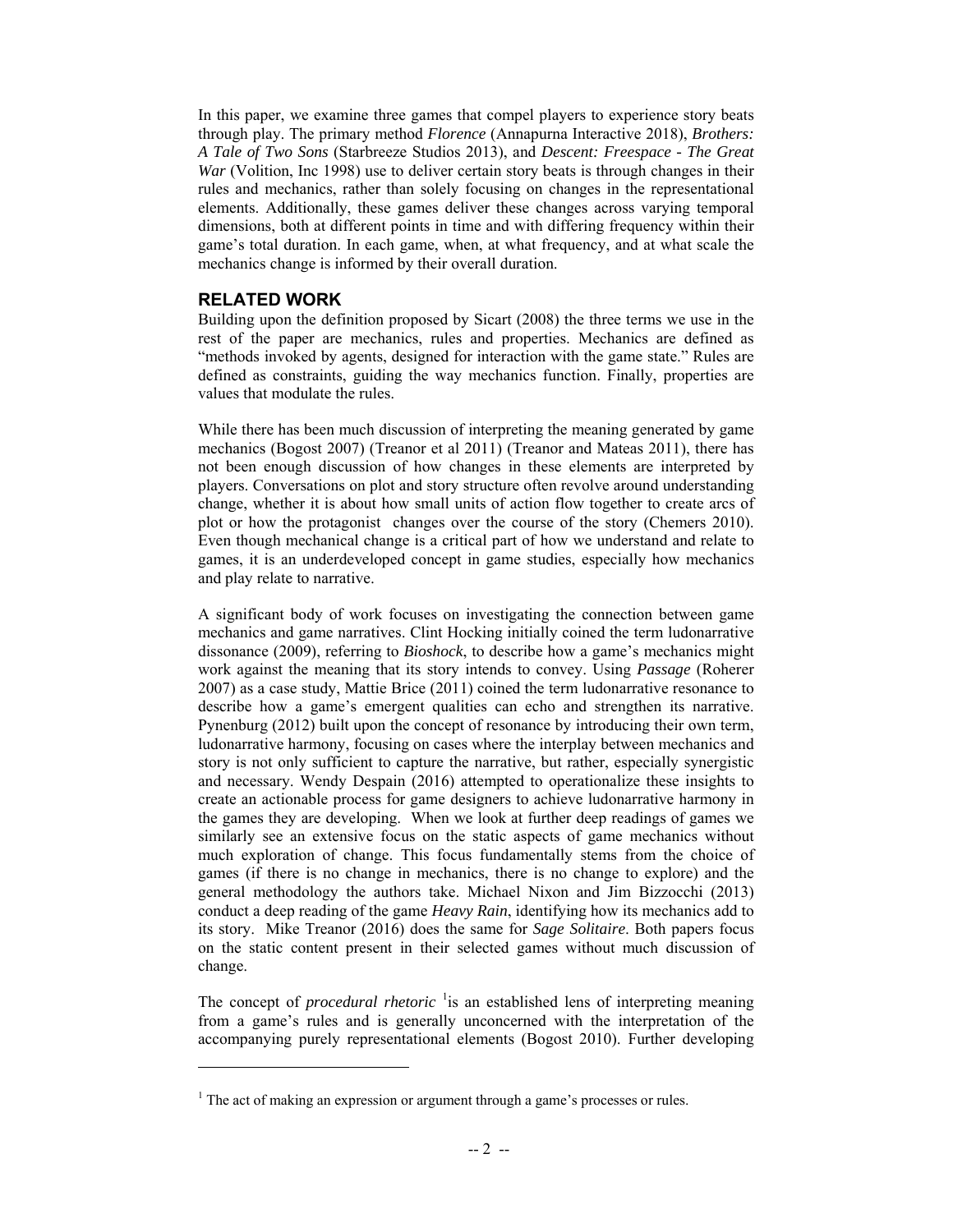this lens, proceduralist readings were created to better emphasize the representational power of game rules (Treanor and Mateas 2011). Not only have these approaches, deemed proceduralism, been criticized for prioritizing the interpretation of a game's rules over its play (Sicart 2011), an attempt to apply proceduralist readings to the classic arcade game *BurgerTime* proved there was a need to look beyond a description of the game's rules and system diagrams, and turn an eye towards play, to create a more comprehensive reading of the game (Treanor and Mateas 2011).



**Figure 1:** Beat diagram of our three examples. The lighter lines are smaller changes. The darker lines are larger changes. The jagged lines represent time compression to allow the three games to fit their durations into a single image.

What the criticisms of and exploration of proceduralist readings point to is the need to look at players' interaction with game mechanics and rules and not simply at the mechanics and rules themselves. This also implicitly points to the need to look at how game rules and player interactions exist over time. In the following examples, we track thematic changes across three different axes of temporality, duration, time "slices," and the frequency and spacing of time slices: *Florence*, through a frequent and small change over the course of a few minutes; *Brothers* with its two major changes in its control scheme late in a game lasting a few hours; and in *FreeSpace*, how its rules for combat change early in the game's plot and again in its final moments. Each of these games use their changing rules of interactivity as a component of their storytelling and our readings focus on how time in addition to play is necessary for interpreting these changes.

### **FLORENCE**

*Florence*, developed by the Australian studio Mountains and published by Annapurna Interactive, is a mobile game released in late 2018. The game tells the story of Florence Yeoh through a series of minigames that portray different moments in her life, starting from her childhood days and ending with her life-changing romance. The gameplay consists of simple interactions wrapped up in small puzzles that range from "liking" a post on social media to decorating drawings using different patterns. Unlike other similar interactive narrative games, *Florence* uses very few words to deliver its plot. Instead, *Florence* tells its story through short interactions and visuals.

In certain moments, *Florence* uses mechanical change to convey the progression of the plot. Chapter Five ("First Dates"), for instance, highlights Florence's first date with Krish, a cello player who she met in the previous chapter. The episode guides the player through Kris and Florence having dinner, sharing dessert, and finally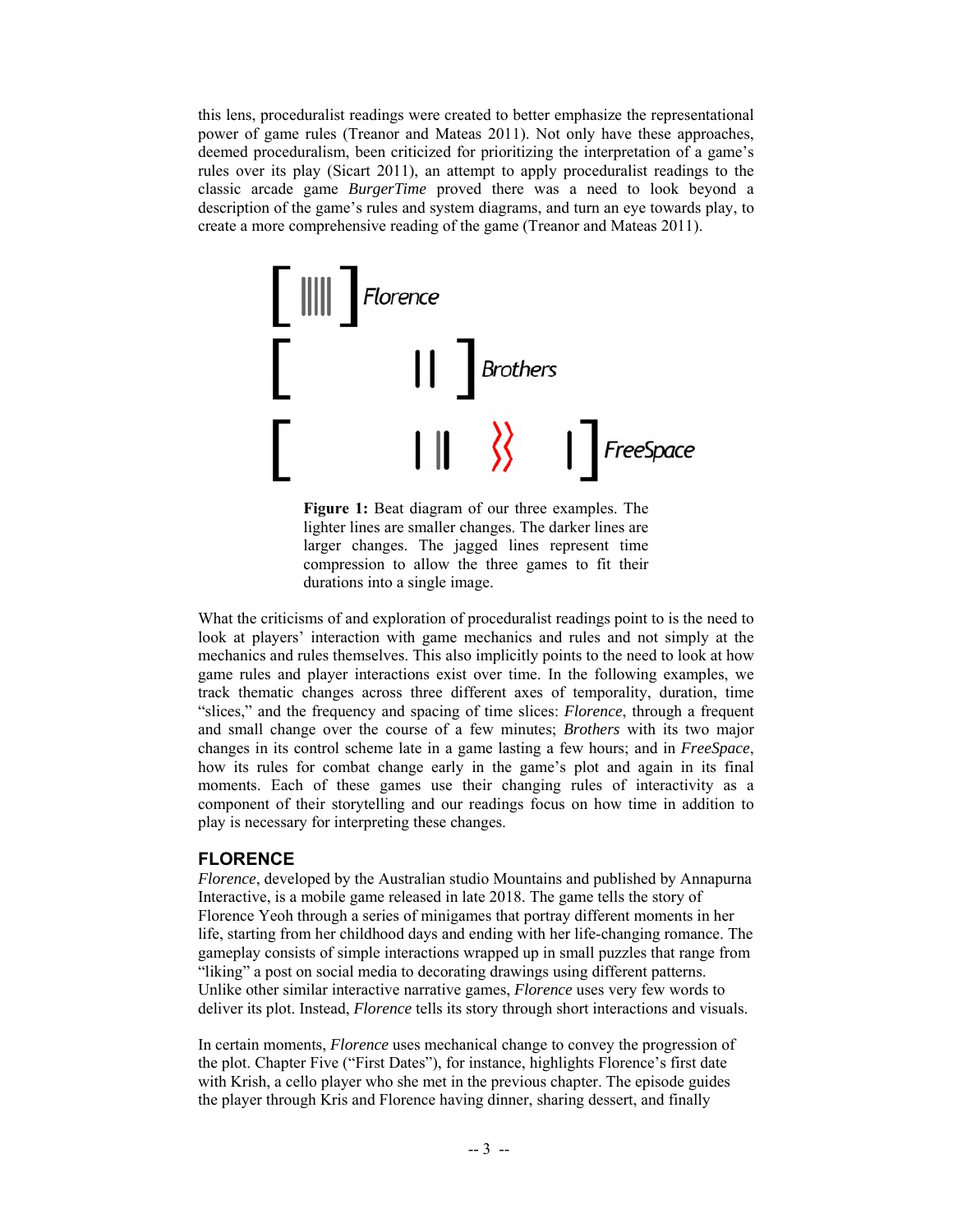kissing, all while they are learning about each other through conversation. The visuals depict their venues throughout the evening and mainly show images of the pair talking. The main mechanic in this chapter is completing puzzles by dragging individual pieces to fill out a wordless speech bubble, signifying the next line in their conversation.



**Figure 2:** The puzzle progression in *Florence*, Chapter Five "First Dates".

Although the central drag-and-drop mechanic does not change as the chapter progresses, the number of puzzle pieces comprising their dialog gradually decreases. This is a change in the properties of the drag-and-drop mechanic. There is a total of eight puzzles the player must complete to finish this chapter, and initially, the player must drag eight different fragments to form a complete sentence bubble. This number shrinks to six, then four, and so on, until the player only needs to drag one puzzle piece to form a thought. Dragging one piece is seamless compared to fumbling with eight pieces, signaling that similar change has happened in Florence's conversation. Another change worthy of note happens in the last two puzzles with two pieces. In the former the pieces are start opposite their correct slots, whereas in the latter the pieces are presented in the correct order.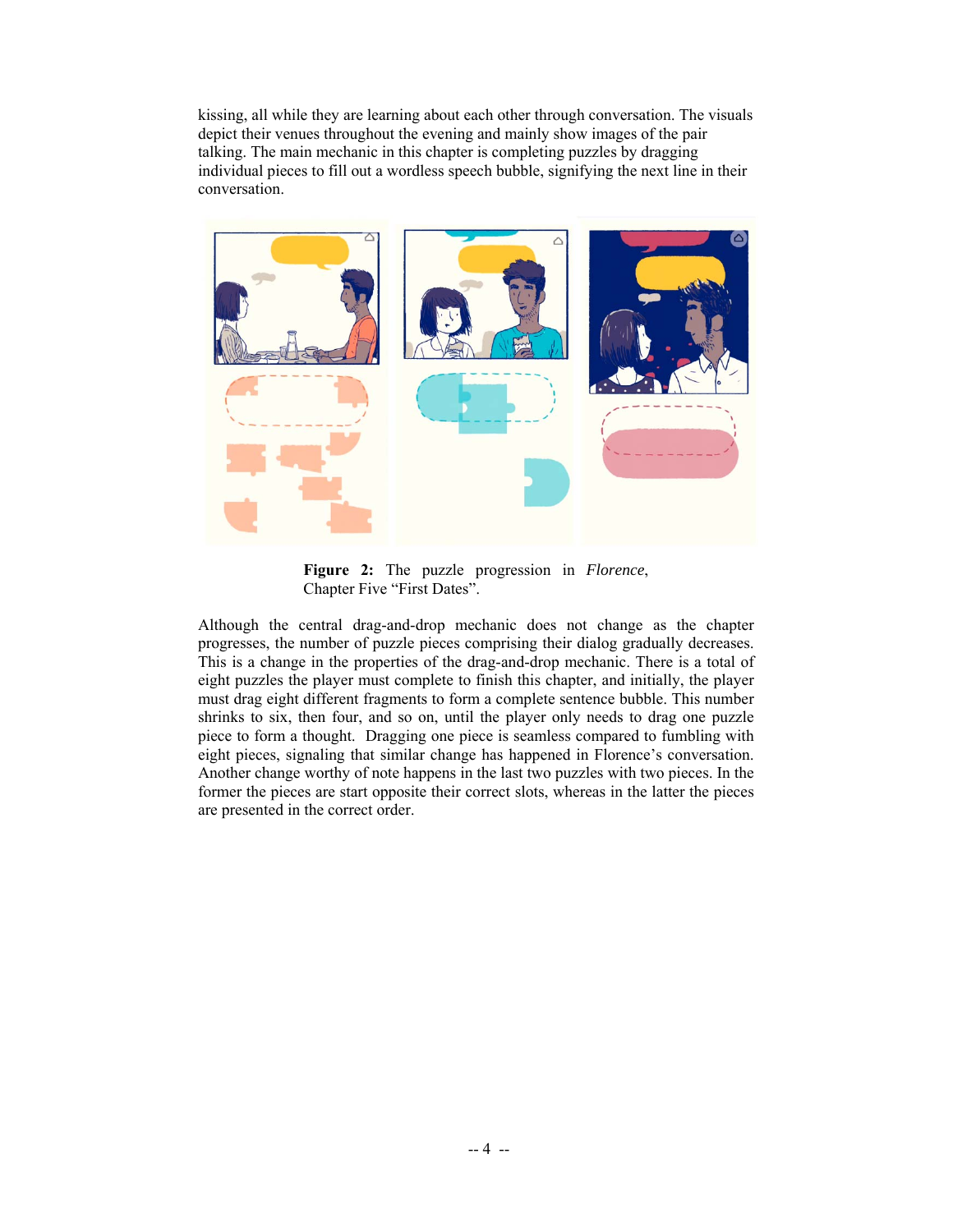

**Figure 3:** The two puzzles where the ordering of the puzzle pieces change in *Florence*, Chapter Five First Dates.

By changing the mechanic's property, i.e., reducing the number of puzzle pieces necessary to complete the puzzle and making their spatial positions increasingly trivial, the game is indicating how much easier it has become for Florence and Kris to converse. While there are other techniques used to signify that the characters are becoming more comfortable with each other, such as the depictions of the characters' bodies becoming more open and their faces occupying more of the frame, this change is a significant way the characters' confort is conveyed.

While playing *Florence*, a streamer named App Unwrapper exclaimed: "The puzzle is getting easier, aaaahh, the puzzles are getting easier because they are having an easier time figuring out what to say. They are having an easier time talking!" (2018) This quote shows that the change in the mechanic delivers the idea that Florence is having an easier time talking to Kris.

The weight of this change is tightly coupled with the overall length of the game—the changes are perceived in context. Had *Florence* been a grueling eighty-hour-long experience the overall impact of this shift would have been diminished, yet, in this 30-minute long love story simply reducing the number of puzzle pieces is enough to vividly convey Florence's delight in her date.

### **BROTHER TALE OF TWO SONS**

*Brothers: A Tale of Two Sons* was released by Starbreeze Studios in 2014. The game tells the story of Naia and Naiee, and their journey to find a magical potion to heal their sick father. The player guides the older, stronger Naia and the younger, nimbler Naiee through a series of puzzles on this fairytale-like quest.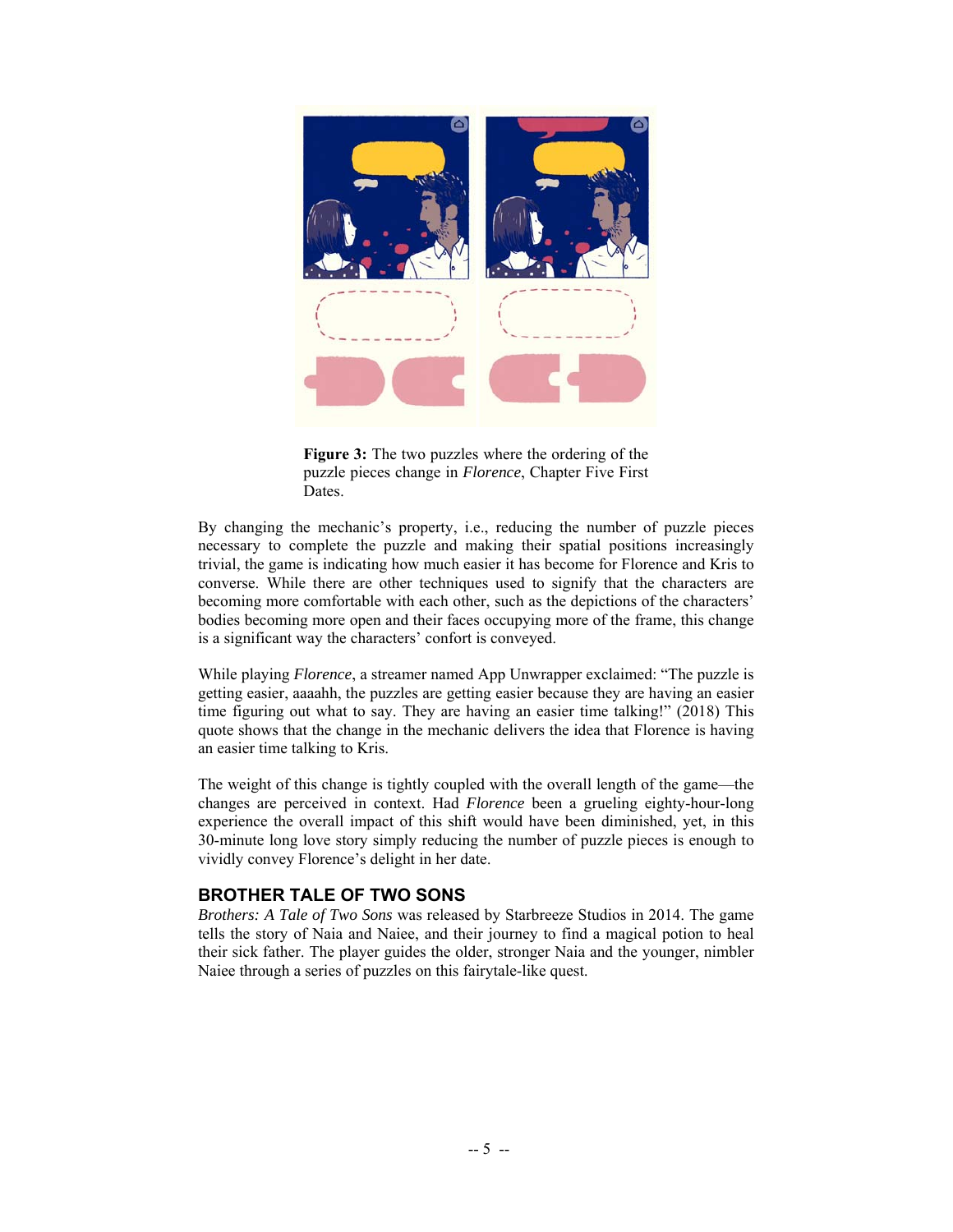

**Figure 4:** The control scheme in *Brothers, Tale of Two Sons*.

The controller is split into two, with each half assigned to one brother. The puzzles use this control scheme to inform the player of the brothers' inter-dependence. For example, in one of the introductory obstacles, the older brother has to lift his younger sibling up a cliff, allowing his younger counterpart to dangle a rope down.

A thematically significant, recurring obstacle is any river deep enough to swallow Naiee, the younger brother. The opening cinematic establishes his fear of swimming by showing his mother drown. Whenever the pair needs to cross a river, Naia is forced to swim across with his younger brother holding on to his back. For this interaction to happen the player must first move the brothers close to each other. Then they can press Naiee's interact button, making him cling onto his older sibling. Only after that the player can move Naia to allow the brothers swim across.

Throughout the game the siblings traverse diverse landscapes, solving puzzles until they reach the Tree of Life. However, just before they can collect the healing waters, an intense boss-fight ensues. During the fight Naia gets severely wounded and even the Water of Life fails to save him from death. From that point onwards, the player only controls the younger brother; half of the controls rendered useless, the buttons and the joystick assigned to the older brother now ineffective.

*Brothers* uses the bulk of its puzzles to reinforce the connection between its main mechanic and what it represents in the narrative — the interdependence of the siblings. Thanks to this established connection, manipulating the game mechanics also manipulates and enhances the themes that are conveyed: Naiee's feeling of loss resonates more strongly with the player because half of their agency is now similarly lost. The way the player plays the game changes to match the narrative.

After the death of the older brother, the player must solve several more puzzles on the way home, this time with only half of the controller active. A river is the last major obstacle standing between the player and the end of the game. Yet, as the game taught the player earlier, the younger brother cannot swim without the help of his older sibling. When the player moves Naiee into the water, he shakes his head and refuses to go deeper. Only when the player also pushes the analog sticks assigned to his older brother, Naiee finds the courage to enter the waters and swim across. With this move, the game taps into the connection that it had established throughout the game: the brothers supporting each other to make progress. By introducing another change in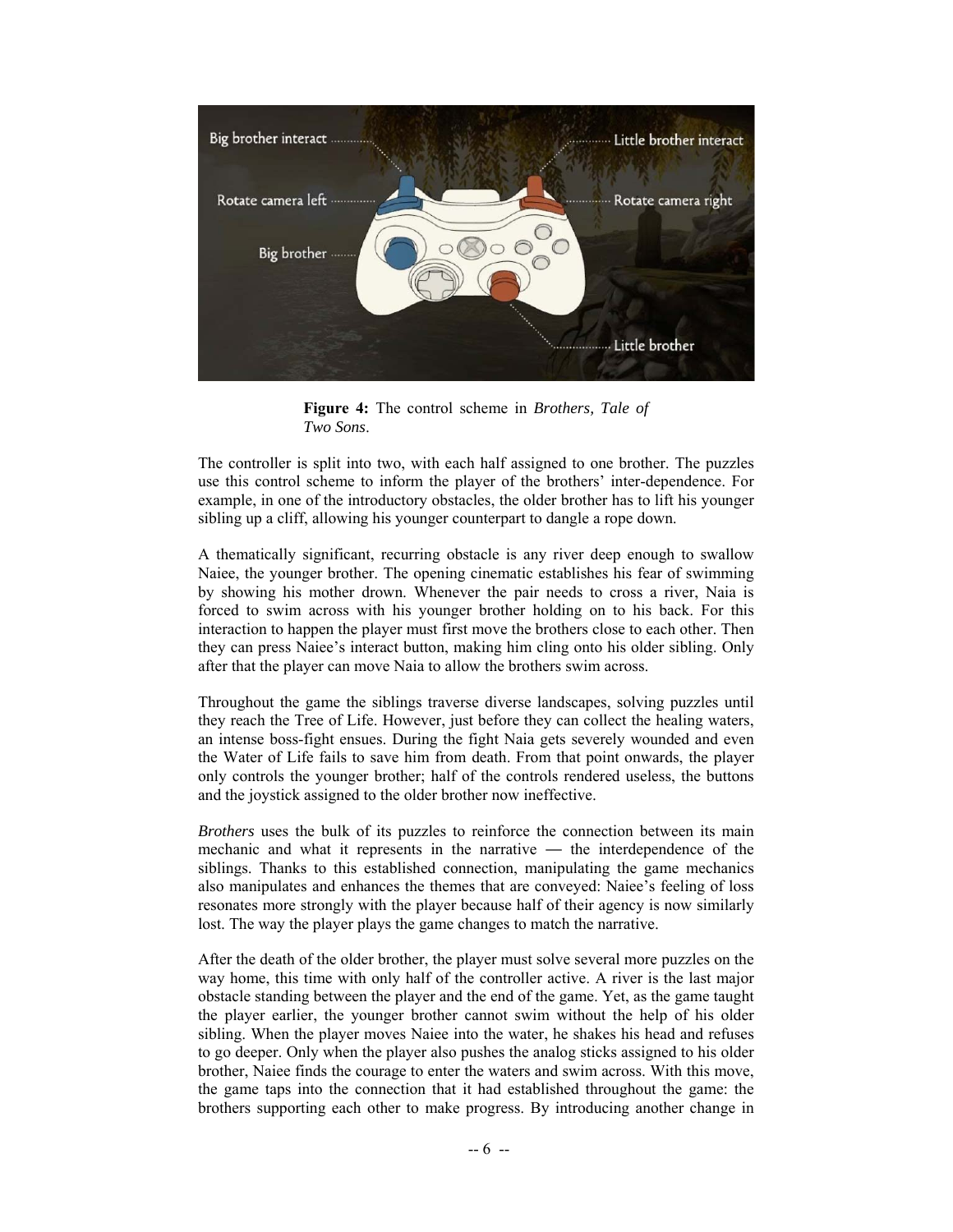the game mechanics the game delivers the next plot point in the story: Naiee finding the strength to swim thanks to the memory of his older brother.

Unlike more traditional methods such as cinematics or dialogue boxes this plot point is primarily delivered through the change in mechanics. As such this moment can only be truly experienced by playing and engaging with the game. Let's compare this to the earlier moment we discussed, the older brother's death. After the boss fight a short cinematic shows us that Naia has passed away. This plot point is introduced to us through what we watch, not what we play. The changes in the control scheme amplify the feelings caused by his death. In the scene near the river however, we discover the plot point of the younger brother drawing strength from his older sibling by engaging with the games systems. This is worthy of reiterating: By changing their mechanics games can deliver plot points in a way unique to themselves.

Using play to deliver plot points ends up being very impactful. Several youtube let's players<sup>2</sup> comment on the emotional weight of this moment while noting the changing mechanics. These notions are further echoed in the comment section by their audience.

A further positive side effect of this approach is evoking a powerful sense of discovery unique to the games medium. When meaning is embedded inside changing game systems, the player must explore and interact with the game to unearth that meaning. This sense of exploration is much less pronounced, if it exists at all, in other types of reveals, such as traditional cutscenes or textual exposition. When important narrative moments are delivered through cutscenes or scripted events that happen regardless of player actions after they are triggered, the player is relegated to a passive observer role watching the events unfold. Whereas in crossing the river as the younger brother, the player by themselves must remember Naia's and take the decision to push the analog stick that represented him. This simple act of remembering creates a connection between the player and the characters that is hard to replicate in other mediums.

## **FREESPACE**

 $\overline{a}$ 

In 1998, Volition, Inc (now Deep Silver Volition) told the story of a fourteen-year long war between humans and the first alien species they encountered, interrupted by the arrival of a second alien species. This story is *Descent: FreeSpace - The Great War*.

Panic and terror are what greet anyone who starts the game. The game's opening cutscene shows the player the inciting incident of the plot: a pilot limping home, trying to tell anyone he can about something new and dangerous he encountered. As the crew of the space station he's flying towards try and calm him down, what he is panicking about finally catches up, killing him and destroying the space station. The cold indifference of *FreeSpace's* main menu follows, along with a fairly dry rundown of the basics of the core game systems, with a particular emphasis on targeting other ships. There is something missing from this early tutorial but this could just be a space combat game without the trope of energy shields.

<sup>&</sup>lt;sup>2</sup> Cryaotic: https://youtu.be/k8EGAUQF0GM?t=2959

Bog Otter: https://youtu.be/KbsW6MTNa48?t=12311

TheGirlFromAus: https://youtu.be/9DAT8BFn610?t=1685 GazHD: https://youtu.be/OPM05OCrq7U?t=1282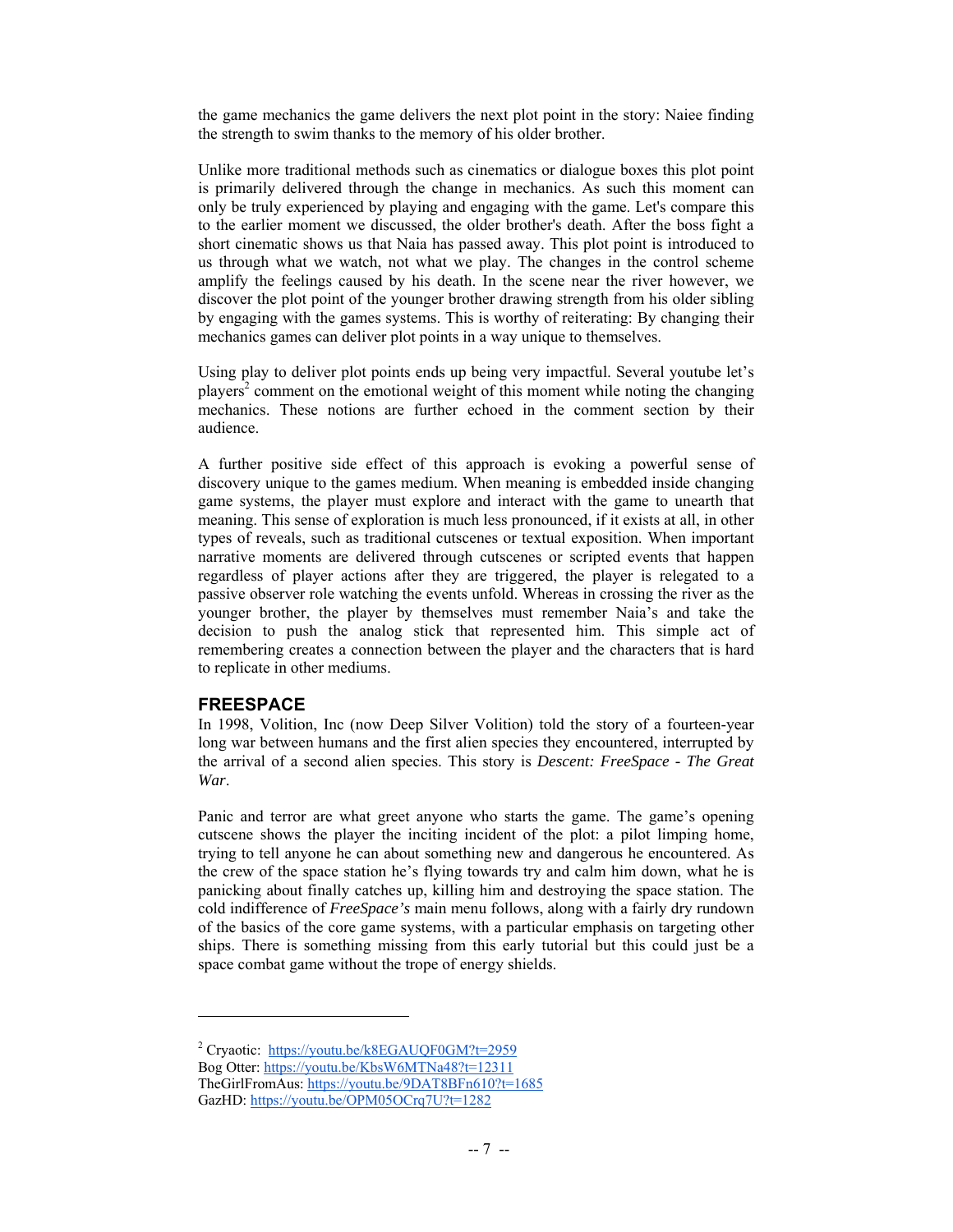One of the first things the game makes clear is that the player should disregard what they saw in the opening cutscene. Instead all attention should be paid to the Vasudans, who have yet to make an appearance beyond a few cursory mentions. *FreeSpace's* early missions primarily involve cleaning up the aftermath of events that happened prior to the player's deployment in the war and are simple dogfights between small groups of fighters. This changes when stolen plans for a new cannon are discovered while attacking a Vasudan supply depot.

After another mission involving the attempt to return the plans to the Vasudans and the capture of multiple ships, the mission "Out of the Dark, Into the Night" tasks the player with escorting the twice-recovered plans to a facility to begin producing the new weapon. Any comfort on the first major escort mission of *FreeSpace* vanishes once the untargetable and shielded Shivans arrive. Suddenly the time spent teaching the player about targeting and user interface elements are rendered useless, along with the bulk of the weapons the player has available, all from the Shivans being dropped into the middle of a mission without warning. While the other pilots' chatter in the mission lends some extra gravitas to the situation and explicitly calls out the inability to target these new ships, most of the player's understanding of the game's shift in rules comes from the change in interaction.



**Figure 5:** The Shivans' first appearance in a mission.

Buttons and functionality that were presented as integral to playing *FreeSpace* no longer have the utility or purpose they once did. The only hostile ships that can be targeted are quickly destroyed by the Shivans, making both the auto-targeting utility and heat-seeking missiles worthless. Worse still the only available cannons do almost nothing to the shields protecting the Shivan ships. This leaves the point-and-shoot missiles as the only viable option, should they have even been loaded onto the escort ships, though they are far from ideal, as they too benefit from the targeting information that had been present up until now.

The Shivans' stealth technology not only confronts the player directly with a dramatic change in the combat rules, it foregrounds the narrative importance of the first mission they appear in beyond their presence in the opening cutscene. Without the Shivans, the weapon plans the player is tasked with protecting in the mission "Out of the Dark, Into the Night" would simply be the first escort mission in the game. With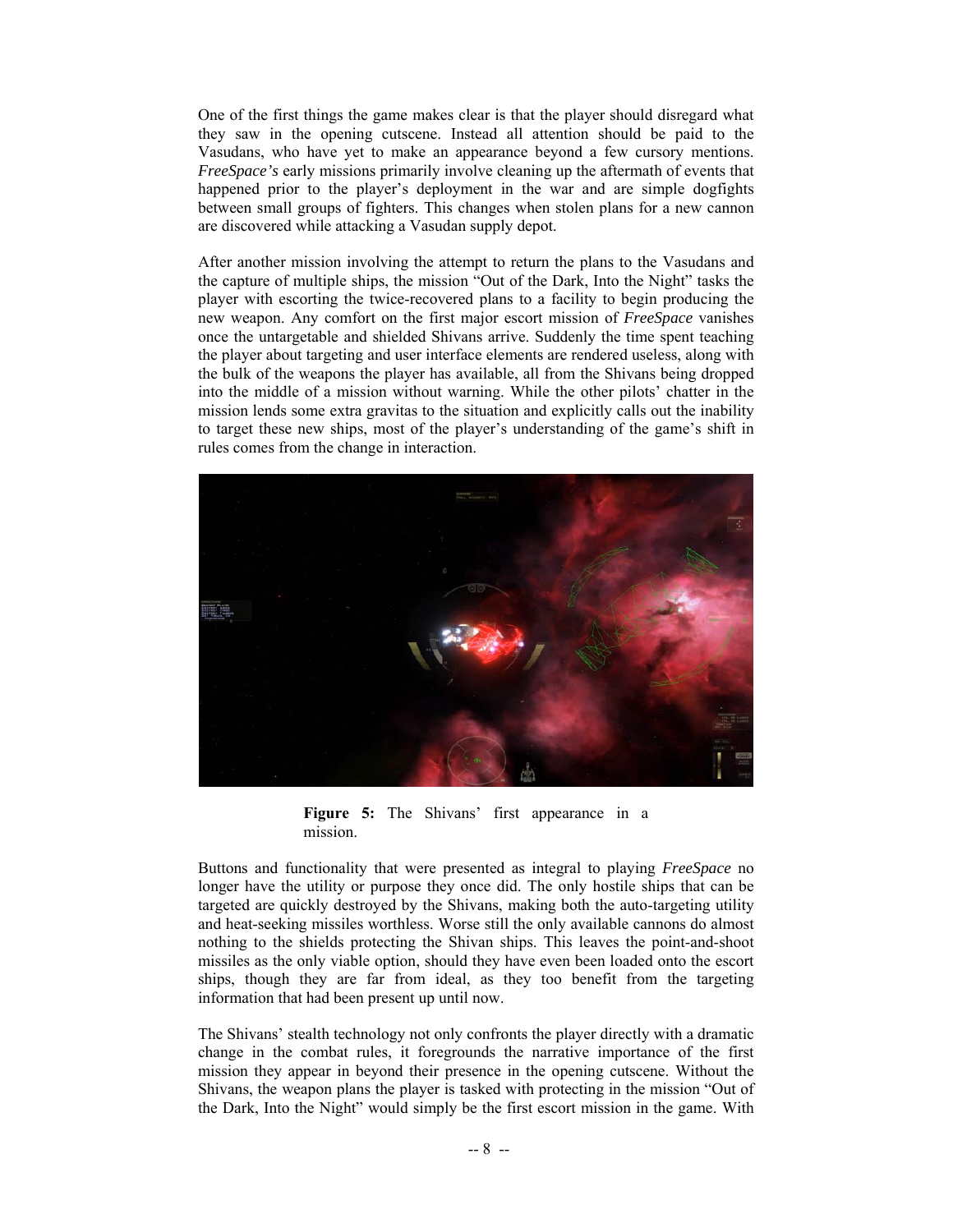the Shivans' appearance and the sudden rule changes, this primarily narrative element holds the promise of a future rule change, namely allowing the player to effectively combat the Shivan fighters.

It takes another two missions for the ability to target the Shivans to be restored, one of which tasks the player with gathering information and technology about their new enemy. The player's main goal of the raid is to scan cargo containing shielding technology with information about the Shivans' stealth technology only being a secondary priority. The raid does not go as planned and the depot is instead a trap. The Shivans proceed to destroy most of the depot themselves, leaving the player only able to scan the remaining containers full of sensor equipment. It is here where the drip feed of rule changes starts and it is here where the most important change is setup.

Of the combat rules the Shivans upended (shields and targeting), the addition of shields is by far the most impactful even if it is not as core to *FreeSpace's* mechanics. Even the marginal success of the player's raid allows them the ability to target Shivans from this point on. In addition to the return of a core combat feature, the promise of a new weapon, the original focus of the mission "Out of the Dark, Into the Night", is finally made good on. While the new cannon and the return of targeting get the player's ruleset close to that of the Shivans', there is still the problem of shields.



**Figure 6:** Targeting the Shivans for the first time*.*

The cutscene that plays between the end of the raid on the cargo depot and the next mission makes the promise that the player will, at some indeterminate point in the future, get access to shields. Before that however, the player must help escort the only shield prototypes currently in existence to a star system where they can be mass produced. While this setup is certainly more traditional in how it hints at rule changes, it puts the onus of getting to the rule change on the player. In other words, if you want shields, you have to earn them.

The escort of the shield prototypes is relatively straightforward until the final minutes. The waves of Shivan fighters give way to two wings of apparently friendly Vasudan ships saying they'll take over the escort right before the convoy is supposed to leave. The odd behavior is confirmed when another Vasudan ship appears and identifies the group of fighters as traitors. With this last skirmish over, the convoy can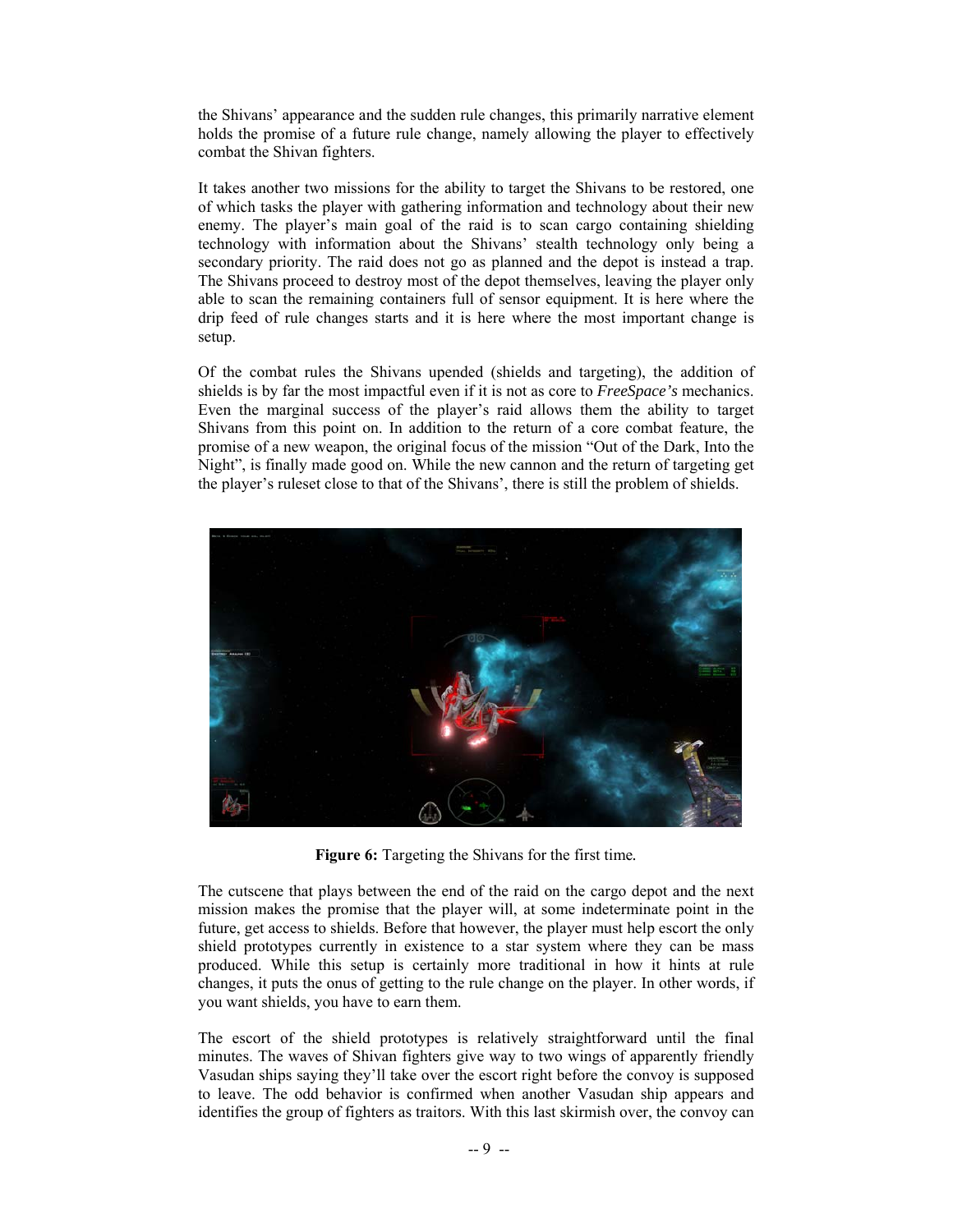safely leave and the player will finally have access to the energy shields they've had to go without until now. While the splintering of the Vasudan forces is briefly discussed before the player takes escort of the convoy, the final sting of the mission drives that point home and adds another rule for the player to worry about with regard to working with their new Vasudan allies.

After a quick overview of the new controls that come with the addition of the shield system, the player is tasked with hunting down a group of the hostile Vasudans. The briefing goes out of its way to tell the player that these Vasudans should not possess the new energy shielding. As the mission begins, everything seems in order. There are a few Vasudan fighters without shields and the cargo and capital ship are present. This all changes when the second wave of fighters arrives. They are shielded. Similar to the Shivans' arrival, the player's allies will call attention to the change, just in case they miss it in the chaos of combat. Again, this is a change that is felt through the interaction first and the narrative second. Not only does this moment of subversion create a smaller scaled version of what was felt back in "Out of the Dark, Into the Night", it creates a mechanical hook for a minimal amount of exposition to be attached to.

The game explicitly calls out what its goal with the mission was in its debriefing: make the scale of the hostile Vasudan faction obvious and worrying. Like with the Shivans, this is done through a combination of rule changes and narrative setup. While this moment doesn't have the same visceral impact that the Shivans' arrival did, it has the player interact with the narrative implications of being allied with a government fighting an insurrection in a mechanical way— simply by switching the shield system on during a mission.

From this first mission focusing on the Vasudan traitors (mission nine) all the way to the final mission of the game (mission twenty-nine), *FreeSpace* keeps its rules for combat consistent. The final wrinkle it adds in its last mission is a mechanical inversion of the Shivans' arrival in "Out of the Dark, Into the Night" (mission four). Rather than fight the Shivans on their terms with energy shields, the final mission strips everyone of this system that has become just another part of combat, putting the Shivans on roughly the same level as the player was at the beginning of the game.

*FreeSpace* uses its changing mechanics primarily as a way to emphasize story beats and bring the game's narrative into the realm of the rules and mechanics, not just contextualization. The game wants its major beats to be made directly applicable to the player's interaction with its rules, making these story beats personal for the player. The scope of a new existential threat might be too nebulous an idea to be scary to players but taking minutes to destroy a single fighter using point-and-shoot missiles, without knowing how much damage is being inflicted, is real, tangible, and unnerving after being used to a wealth of information at the press of a few buttons.

Without its lengthy runtime, in comparison to our other examples, the substantial changes *FreeSpace* makes to its combat rules would not carry the same weight. The Shivans' arrival is placed deliberately to happen when players will likely have started to be comfortable with the game's systems. The final mission serves as a mechanical callback to *FreeSpace's* first hours and again uses the comfort that comes with familiarity and time for one last stab of change induced tension.

### **CONCLUSION**

Through our desire to better explore how game rules and mechanics can be analyzed, we found out that *change* was an essential piece of interpretation. Additionally, through our process of reading these three games, it became clear that more work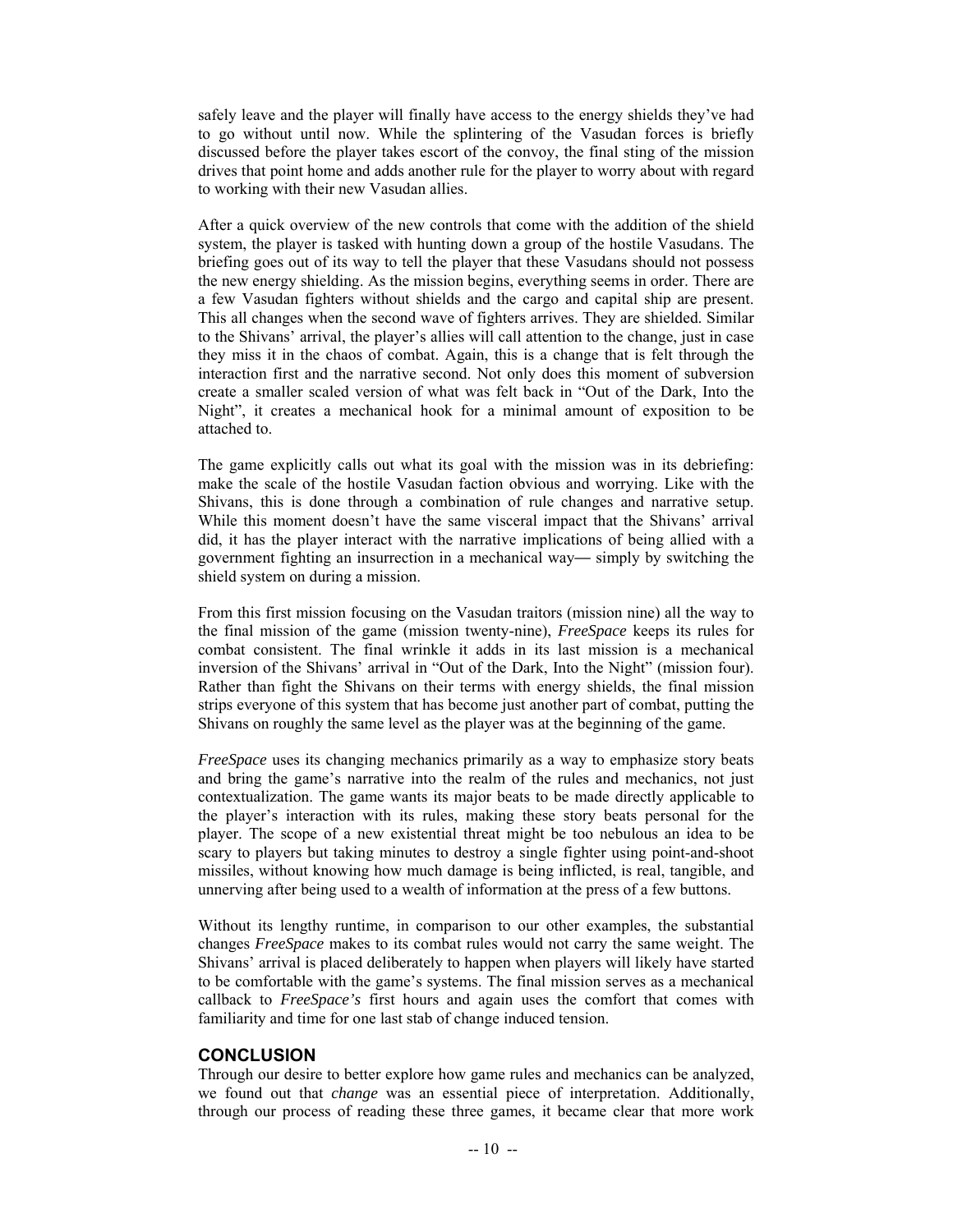needed to be done studying games as artifacts with a temporal nature to them. In our readings, we discussed how subtle property changes can inform the player of the characters' experience and how changes in rules and mechanics can be used to both emphasize and deliver plot points. Based on these readings, we created a set of questions to inspire both design and critique of games focusing on how mechanical changes are interpreted.

Inspired by *Florence*, we pose the following questions:

- "How does the specific parameters I chose for my game mechanics relate to the assumptions that my player makes?"
- "Is there opportunity to tweak the specific parameters to create a contrast in what it was initially?"

Inspired by *Brothers, A Tale of Two Sons*, we pose the following questions:

- "What assumptions am I leading my players to make with the given game mechanics?"
- "Is there an opportunity to change those mechanics to play on the assumptions I am creating?"
- "Can I make changes to the control scheme of the game to engage with these assumptions?"

Inspired by *Descent: FreeSpace - The Great War*, we pose the following questions:

- "What does the presence (or lack) of a game mechanic imply about the rest of the game world?"
- "When are game systems introduced and who is responsible for the introduction?"
- "Does the player immediately have access to the system after it is introduced?"
- "Is there a narrative reason to introduce a mechanic or system later in the game?"

These questions are by no means an exhaustive set, even from our own analyses, but we hope they, along with our interpretations, provide more tools to design and analyze games. Additionally, we hope to inspire more attention to be paid to the importance of play and time in interpreting game mechanics and narrative. Finally, we hope these insights allow for more digital games to effectively make use of the flexibility present in their systems.

## **ACKNOWLEDGEMENTS**

We would like to thank our reviewers and Isaac Karth for their time and valuable feedback and Attilio Rigotti for helping form the basis of these ideas.

### **BIBLIOGRAPHY**

Bogost, Ian. 2007. Persuasive games: The expressive power of videogames. MIT Press.